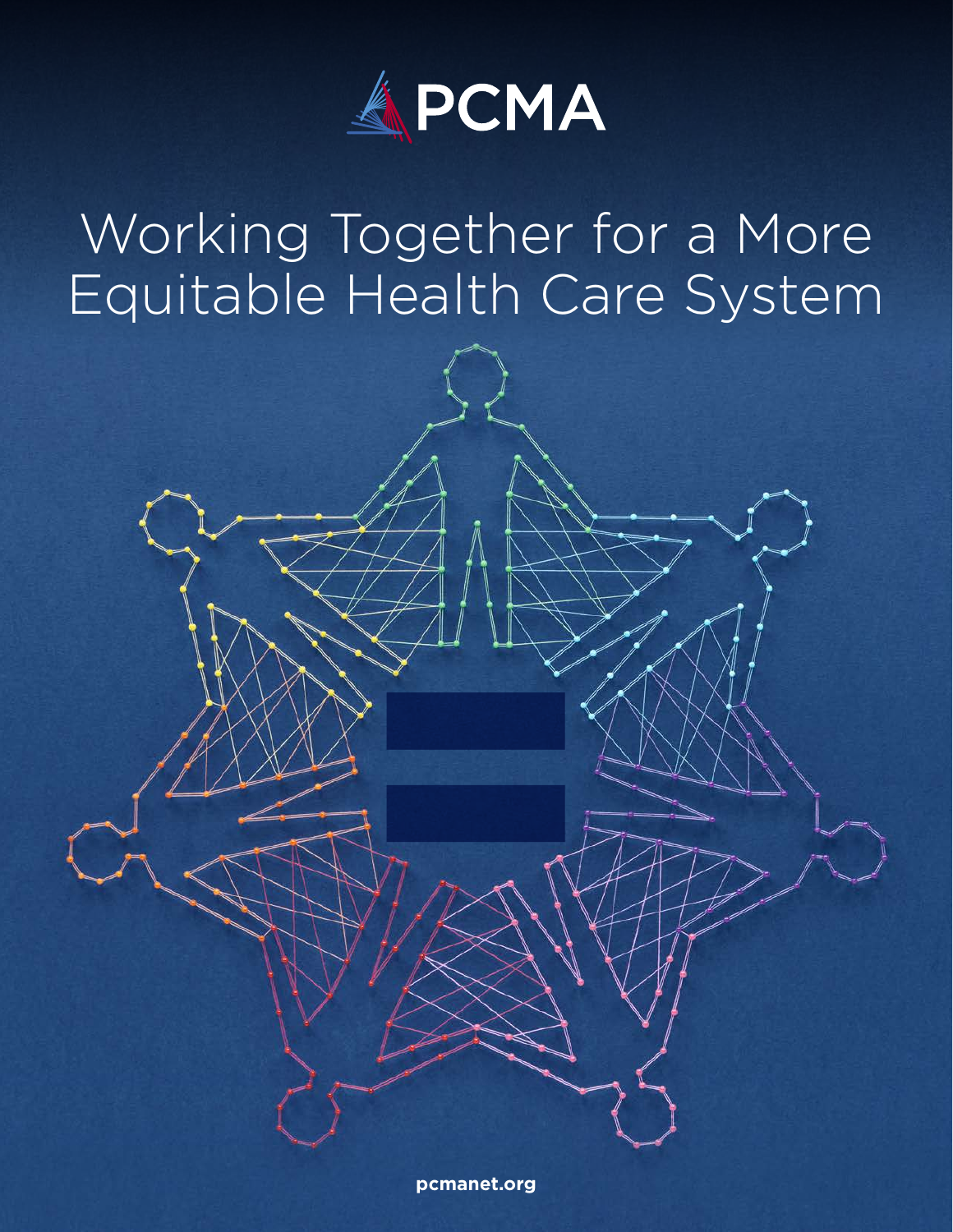Black, Brown, indigenous, and other communities of color; individuals living with disabilities; and members of the lesbian, gay, bisexual, and transgender (LGBT) community experience a continuum of health inequities and disparities in care. These are complex challenges demanding comprehensive solutions and a sustained commitment.

=

**For America's pharmacy benefit managers, PBMs, our mission is simple: INCREASE AFFORDABLE ACCESS TO PRESCRIPTION DRUGS FOR EVERYONE.**

Reflecting this commitment, the Pharmaceutical Care Management Association (PCMA) supports collaborative efforts and public policies that promote equitable, affordable, effective, safe, clinically-appropriate, and high-quality pharmaceutical care for everyone. But we know that structural barriers, systemic biases, and a lack of person-centered care can mean that a person's individual characteristics and circumstances can make a big difference in the health care they receive.

We believe pharmaceutical care should be patient-focused, equitable, and affordable. We commit to taking action as an industry and working together with other stakeholders to support policies that advance a more equitable, patientcentered health care system, lower prescription drug costs, reduce disparities in clinical outcomes, and improve the quality of pharmaceutical care.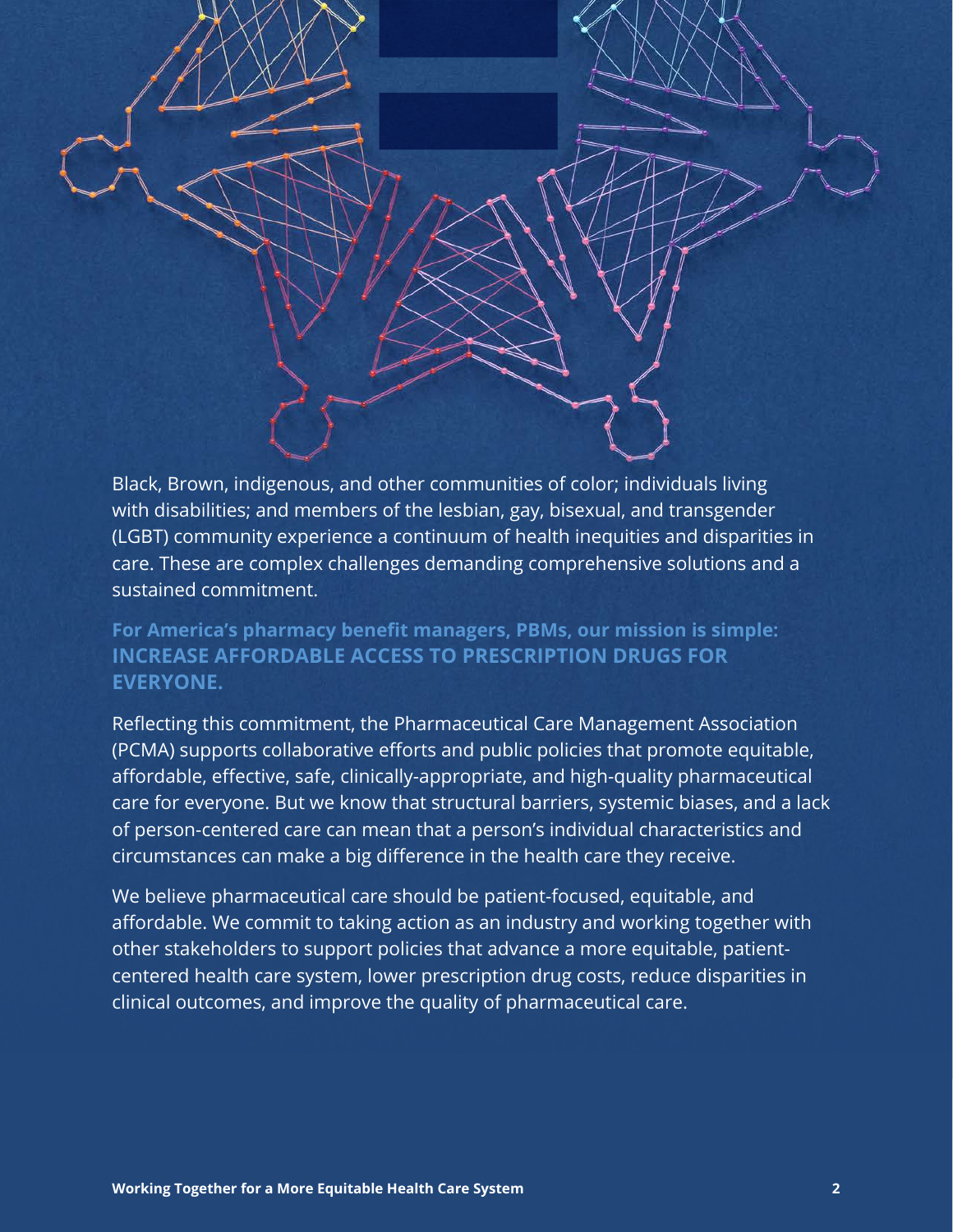# **ADDRESSING DISPARITIES IN ACCESS, DISEASE BURDEN, AND OUTCOMES**



# **PROMOTING EQUITABLE, AFFORDABLE PHARMACY BENEFIT DESIGN**



Our vision for a more equitable health care system is built on four patient-centered goals.



**INVESTING IN MEANINGFUL DATA, EVIDENCE, AND MEASUREMENT**



**CREATING A CULTURE OF EQUITY AND PERSON-CENTERED CARE**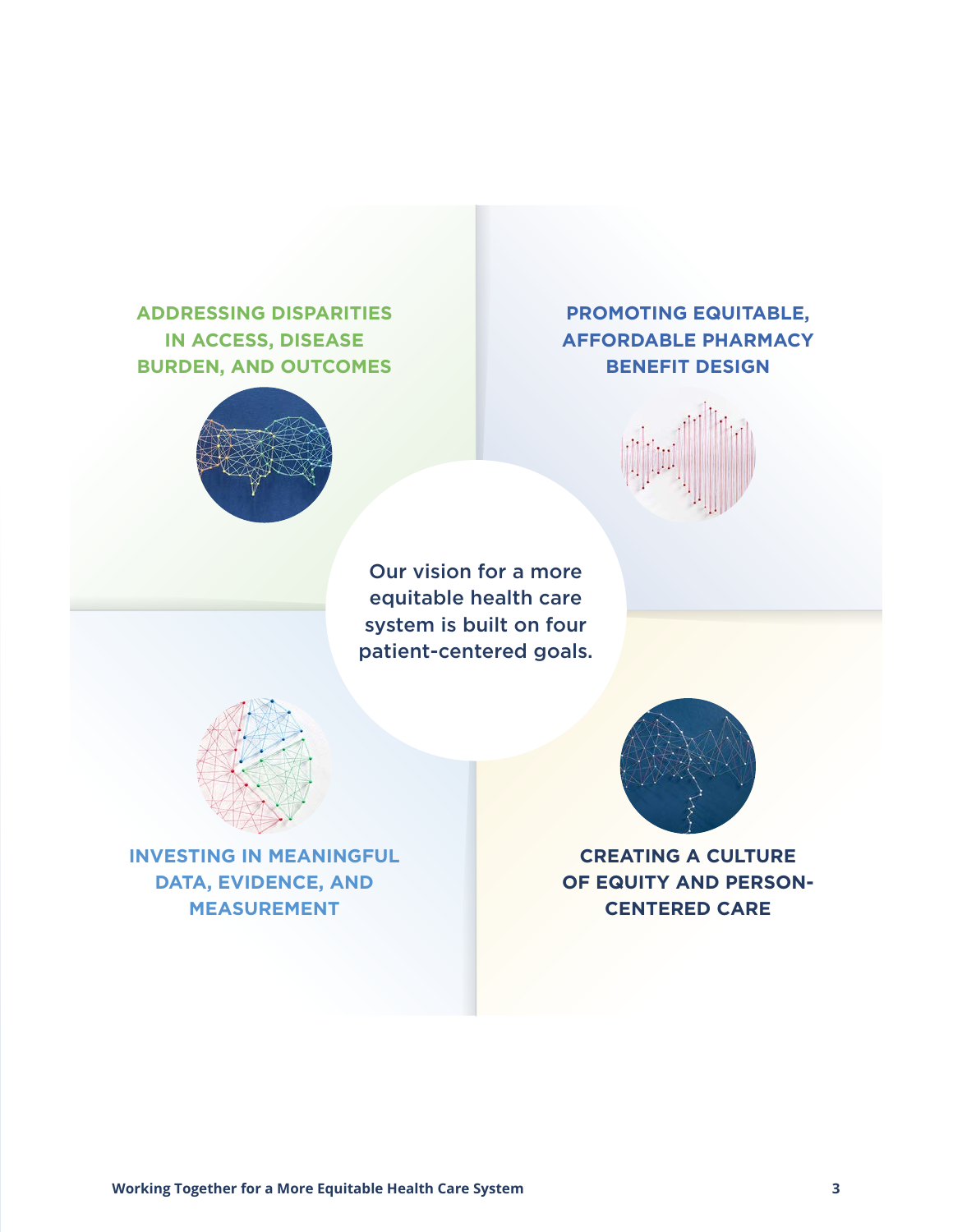# **ADDRESS DISPARITIES IN ACCESS, DISEASE BURDEN AND OUTCOMES**

**Inequities and disparities affect every aspect of health—from access to care to disease burden to outcomes.** Health disparities have been acutely prevalent across American communities. As described in a series of reports prepared for the United Nations Commission on Social Determinants of Health, **health disparities** are rooted in **structural disparities** between and within communities. These are "the conditions in which people live and work and that affect their opportunities to lead healthy lives," which includes "the range of personal, social, economic, environmental, and political factors which determine health status" and outcomes.<sup>1</sup> For example, the main risk factors for noncommunicable diseases (NCDs), like heart disease, are not genetics or exercise, but poverty, employment, and gender and racial disparities.2

<sup>1</sup> Labonté and Schrecker, "Globalization and Social Determinants of Health: Introduction and Methodological Background."

<sup>2</sup> See, for example, Durch, Bailey, and Stoto, "Understanding Health and Its Determinants." Braveman and Gottlieb, "The Social Determinants of Health: It's Time to Consider the Causes of the Causes." Commission on Social Determinants of Health and Organization. "Closing the Gap in a Generation: Health Equity Through Action on the Social Determinants of Health.ranging from a precise biomedical or physical definition such as the absence of negative biologic circumstances (altered DNA, abnormal physiologic states, abnormal anatomy, disease, disability, or death"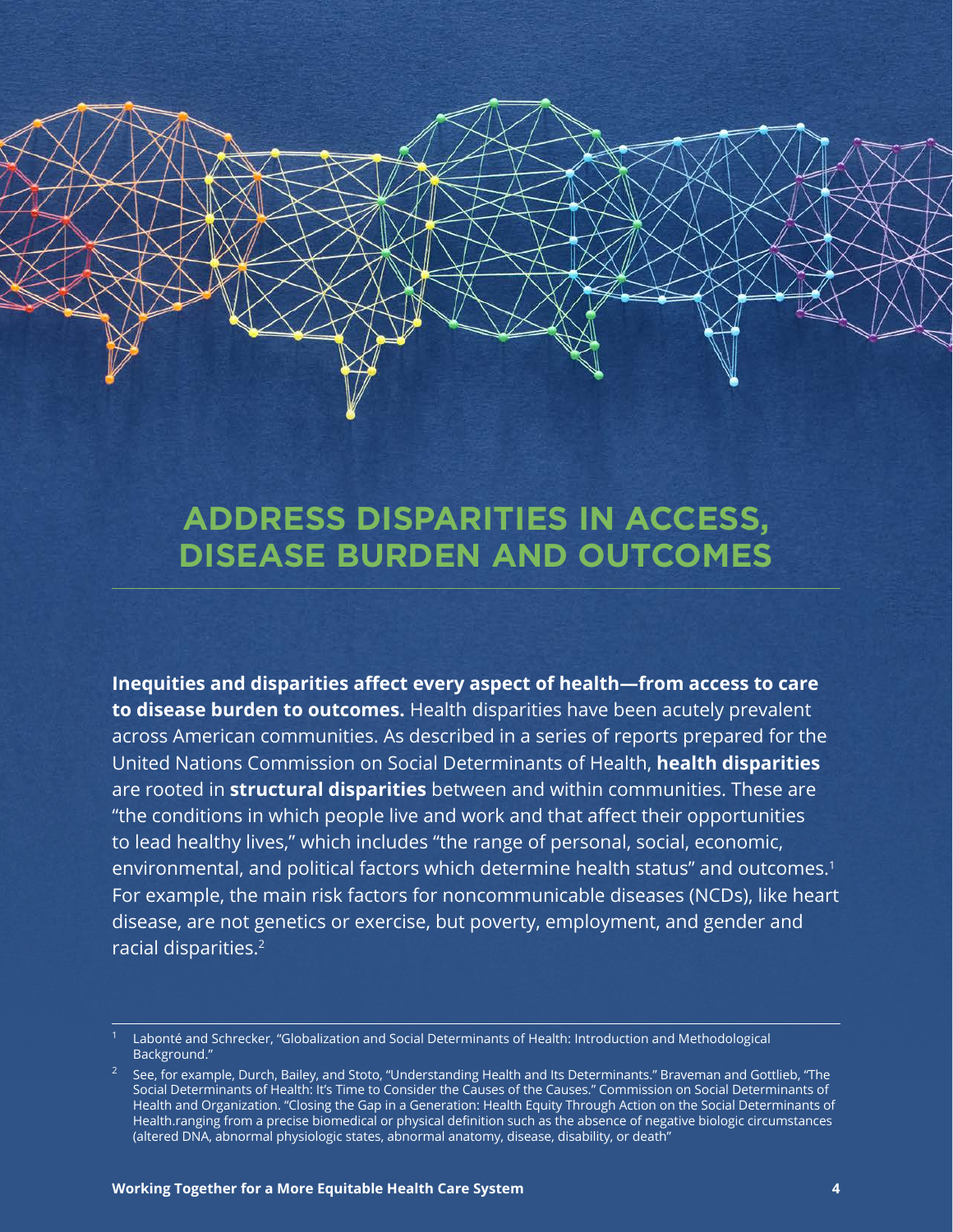### DEFINITIONS OF DISPARITIES AND EQUITABLE CARE

#### **DISPARITIES**

Disparities are the differences in access, clinical outcomes, and quality of care delivered across populations due to social, cultural, economic, political, identity, and other characteristics and experiences.

#### **EQUITABLE CARE**

Equitable care ensures we respect, acknowledge, and affirm individual health care journeys by advancing person-centered care and promoting optimal opportunity for each person to access quality care and obtain their full health potential.

Rooted in social determinants of health and worsened by implicit biases and systemic racism, inequities and disparities affect every aspect of health and the health care experience—from access to care to disease burden to health outcomes.

**Much can be done to close the health gaps created by disparities and inequities. PBMs are advancing a range of strategies to improve alignment between the accessibility and experience of care** *and* **individual patients' needs, preferences, experiences, and health and wellness goals.**

From disparity reporting, tailoring medication management and delivery, improving medication affordability, and expanding community partnerships that can address disparities, **PBMs are working to better understand and help address the drivers of disparities, including by:**

- *Promoting public and community health and access to care,* including by increasing clinicallyappropriate prescribing, reducing barriers to timely initiation of drug therapy, improving persistence of essential chronic medications, and coordinating care with patients' health care teams, among other innovative pharmaceutical care management approaches.
- *Sustaining our commitment to reducing disease burden for conditions with highest disparities prevalence* in partnership with employers and other health plan sponsors and insurers. For example, the PBM industry works in concert with other health care stakeholders to facilitate patient access to evidence-informed pharmacological interventions ('medication therapy') that reduce disparities and improve outcomes.
- *Using available data to identify patients who may need additional support along their health care journey,* including patients who may not have started their medication therapy, may need support to maintain therapy, and/or may have risk factors complicating their therapy regimen.
- *Experimenting with VBAs and other forms of value-based care,* including value-based benefit design and innovative incentive structures to help address disparities in access and outcomes at the community level.
- *Partnering with patients and prescribers by providing simple, clear information and support along the pharmaceutical care journey*, including about drug costs; more cost-effective therapies; and available care and disease management supports, as well as how to navigate plan sponsors' utilization management requirements.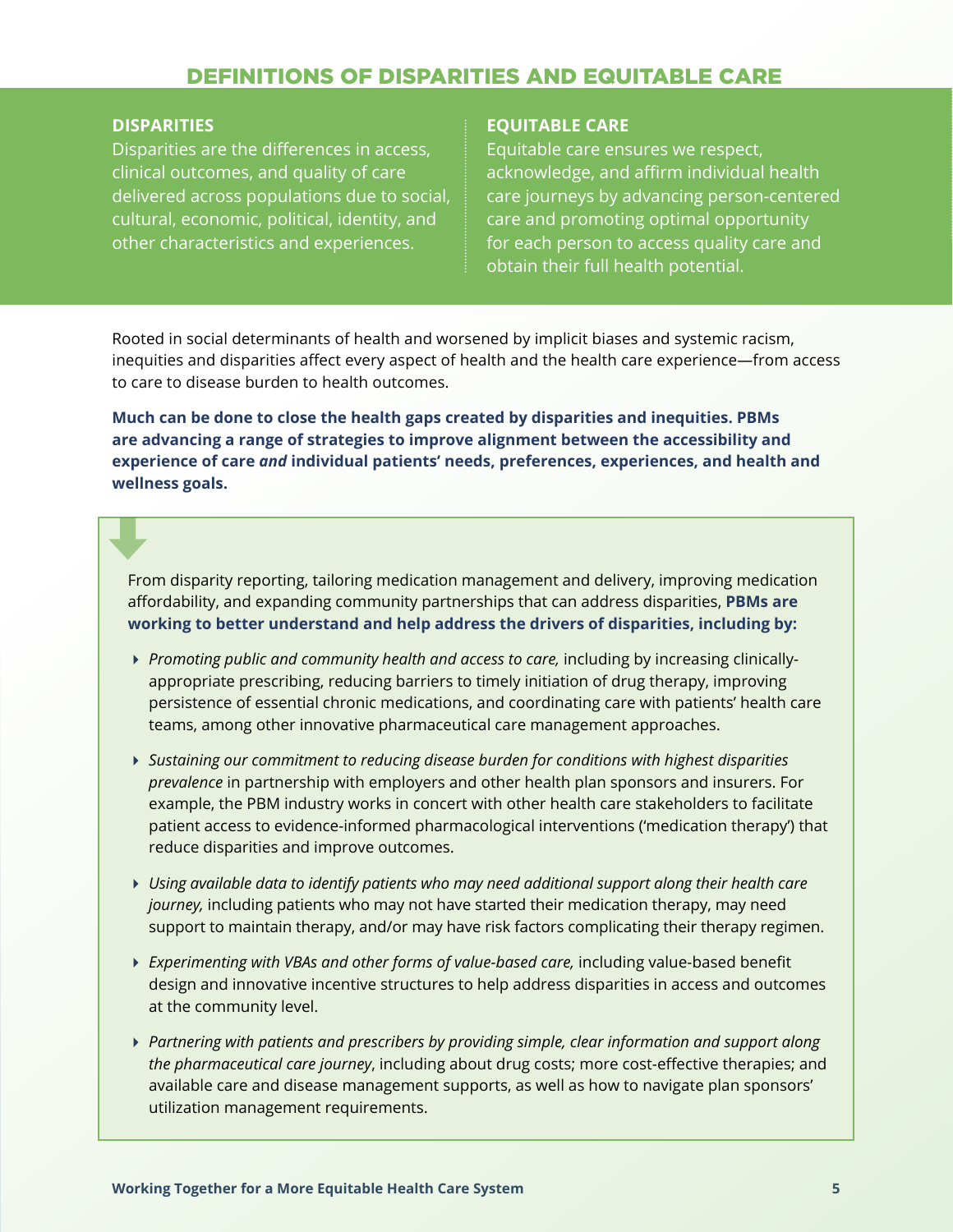## FINDINGS

# DISPARITIES REFLECT STRUCTURAL BARRIERS TO EQUITABLE HEALTH CARE



#### **Reflected in PBMs' ongoing commitment to population health and facilitating affordable, quality care, our industry supports policies to address structural barriers to care and improved health outcomes, including policies that:**

- Update Medicare Part D to make it even more affordable for beneficiaries with extremely high drug *costs,* including by capping out-of-pocket costs, ending misaligned incentives that keep drug prices high, building on Part's D record of choice and competition, and keeping premiums affordable by repealing the rebate rule.
- *Improve affordable access to prescription drug coverag*e by incentivizing Medicaid expansion; autoenrolling and renewing individuals eligible for Medicaid, the Children's Health Insurance Program, and premium-free Marketplace plans; and removing other barriers to coverage.
- *Allow Medicare Prescription Drug Plans (PDPs) to use Medicare Parts A and B claims data to inform pharmaceutical care management,* promote clinically-appropriate prescribing, and deliver the highest possible quality care.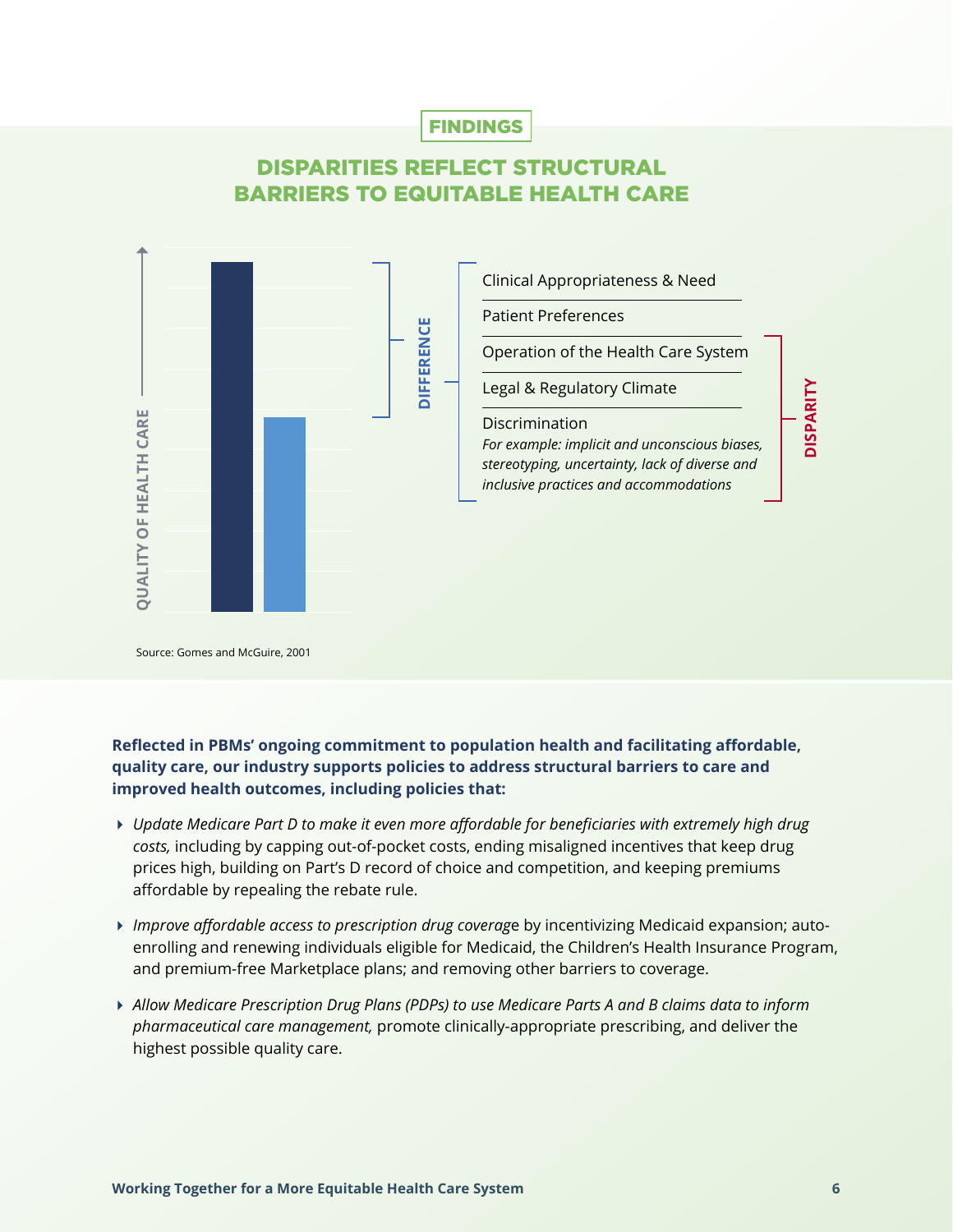- *Improve the use of pharmaceutical care management tools and innovations to promote clinicallyappropriate and timely access to care,* including of Part B-covered drugs for Medicare beneficiaries.
- *Build on the success and innovation of PBMs' drug utilization review (DUR) processes by updating state Medicaid programs' DUR minimum standards* to better support improved access to substance use disorder (SUD) treatment and boost safeguards for those who have experienced a non-fatal opioid-related overdose ([S. 1575, the IMPROVE Addiction Care Act of 2021](https://www.congress.gov/bill/117th-congress/senate-bill/1575/), sponsored by Senators Joe Manchin and Pat Toomey).
- *Facilitate affordability and accessibility of vaccines and preventative care, with appropriate supports as needed,* including coverage of Centers for Disease Control and Prevention Advisory Committee on Immunization Practices (CDC/ACIP) -recommended adult and pediatric vaccines for routine use, when administered by participating providers and pharmacists.
- *Streamline coverage of medication assisted treatment (MAT) for SUDs and preventive prophylaxis (PrEP) for HIV/AIDS,* including through use of electronic prior authorization, timely utilization management based on clinical evidence (e.g., to prevent drug-drug interactions), and flexible cost-sharing limits aligned to public health goals.
- *Promote timely access to preventatives and SUD-related overdose reversal treatments,* including by empowering pharmacists to prescribe and dispense in cases of emergency.
- *Establish statewide and regional partnerships to coordinate health care and social services to expand and improve efforts to address health and social needs* ([S. 509, the LINC to Address Social Needs Act](https://www.congress.gov/bill/117th-congress/senate-bill/509/)  [of 2021](https://www.congress.gov/bill/117th-congress/senate-bill/509/), sponsored by Senators Chris Murphy and Dan Sullivan).
- *Support local and community approaches to address health disparities, including testing models that may generate evidence-informed interventions.* Such local innovation is essential to aligning disparities interventions with community needs, but these efforts may be promising for other communities. Opportunities to share promising practices and emerging evidence would be helped by a newly created federal Social Determinants Accelerator Interagency Council ([H.R.](https://www.congress.gov/bill/117th-congress/house-bill/2503)  [2503, the Social Determinants Accelerator Act of 2021](https://www.congress.gov/bill/117th-congress/house-bill/2503), sponsored by Representatives Cheri Bustos and Tom Cole).
- *Codify recent Internal Revenue Service guidance by amending federal requirements for health savings accounts (HSAs) to allow high-deductible health plans, which are required for an HSA, to provide predeductible coverage of any preventative care service or item related to a chronic condition* ([S. 1424,](https://www.congress.gov/bill/117th-congress/senate-bill/1424)  [the Chronic Disease Management Act of 2021](https://www.congress.gov/bill/117th-congress/senate-bill/1424), sponsored by Senators Thomas Carper and John Thune).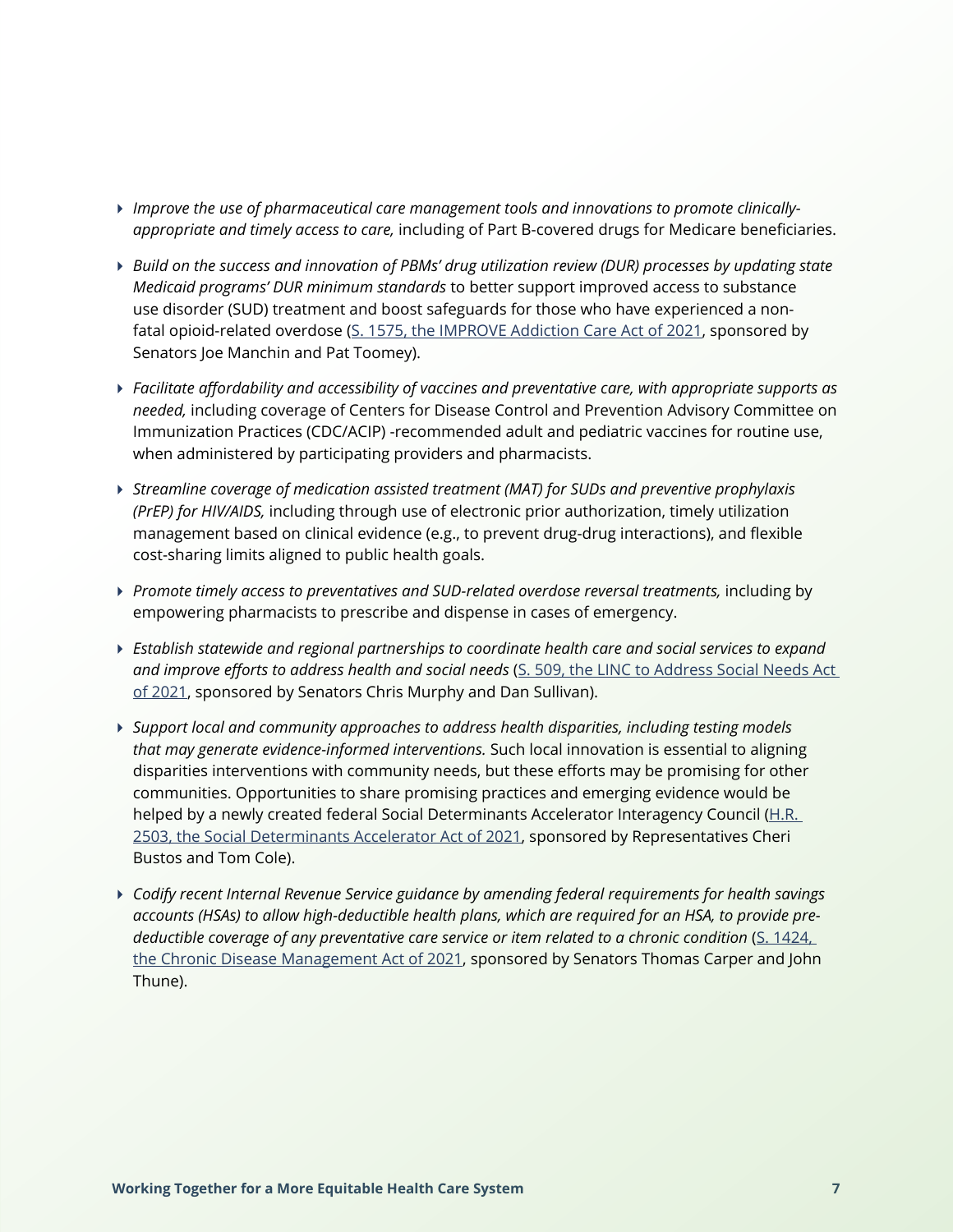# **PROMOTE EQUITABLE, AFFORDABLE PHARMACY BENEFIT DESIGN**

**For patients living with chronic NCDs and other lifelong conditions, improving clinical outcomes and achieving health and wellness often requires supportive pharmaceutical care management.** But there are many medications today with extremely high prices that can be a barrier to affordable, accessible care. In addition to these very high prices, employment status, poverty, and other socioeconomic factors can limit a patient's ability to manage their condition by creating barriers to access to other needed supplies and supports.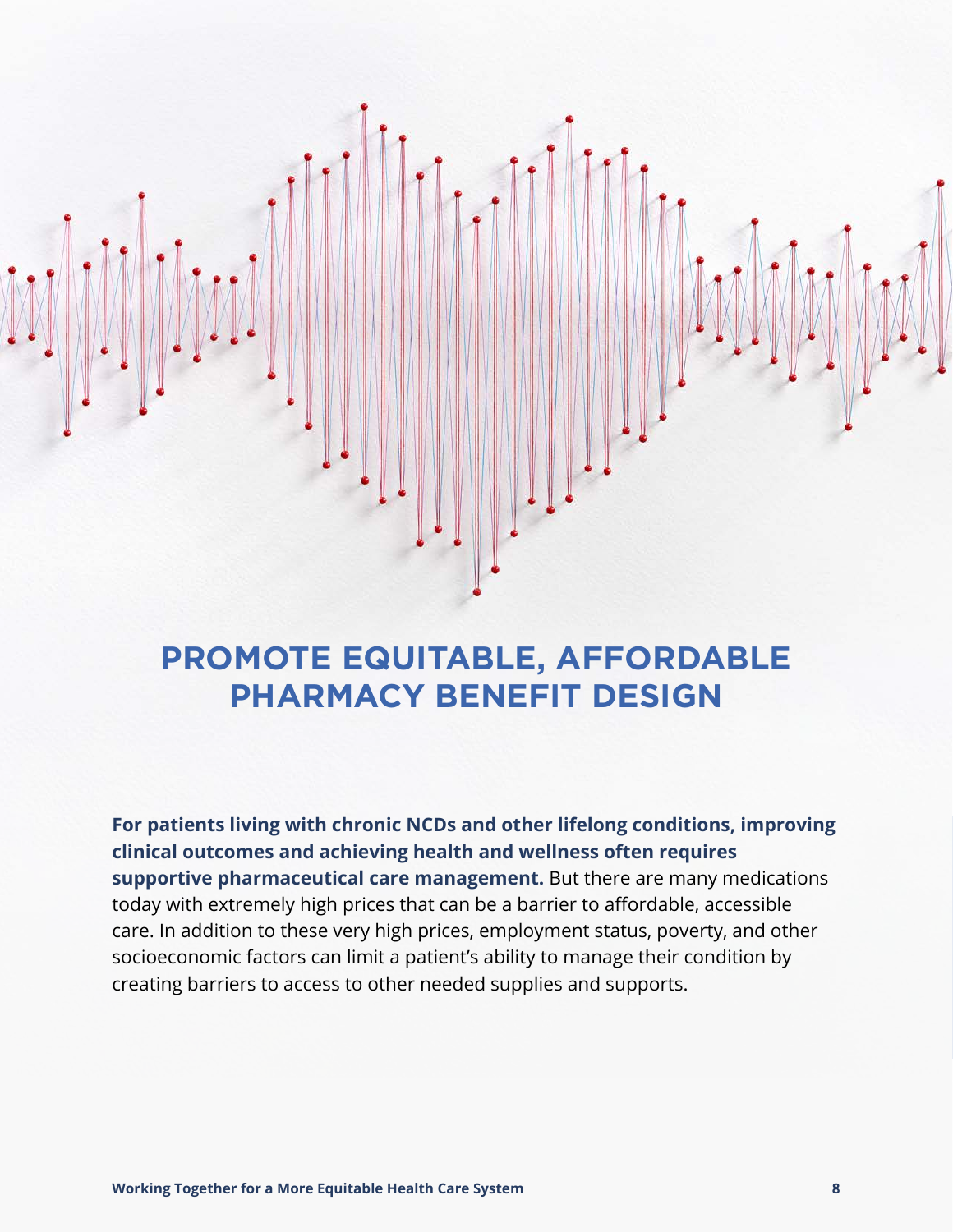**Federal agencies, including the [U.S. Government Accountability Office](https://www.gao.gov/products/gao-09-819t) and [Federal Trade](https://www.ftc.gov/sites/default/files/documents/reports/improving-health-care-dose-competition-report-federal-trade-commission-and-department-justice/healthcarerptexecsum.pdf)  [Commission](https://www.ftc.gov/sites/default/files/documents/reports/improving-health-care-dose-competition-report-federal-trade-commission-and-department-justice/healthcarerptexecsum.pdf), have found that PBMs help lower drug prices, slow the growth of drug spending, and promote "broader access" for patients. PBMs can play a crucial role in helping to address disparities by using their data and pharmaceutical care management expertise to advise and support payors and government programs in the design and development of equitable, affordable pharmacy benefits.** Our industry is helping employers and other drug coverage sponsors meet the needs of all patients through patient-centered quality improvement initiatives in areas of clinical vulnerability and disparities, such as diabetes and other NCDs.

#### **As an industry, PBMs are taking action by:**

- *Embedding equity as a cross-cutting dimension of quality pharmaceutical care management.*
- *Increasing awareness of racial and other health disparities among employers, public programs, and other drug coverage sponsors and key pharmaceutical care partners, including pharmacists and prescribers.*
- *Promoting a diverse, inclusive, culturally humble, and action-oriented industry* that prioritizes disparities reduction that is demonstrated, in part, by the integration of unconscious biases, conscious inclusion, and equity awareness into leadership and staff training and process workflows.
- *Helping to build a diverse health care workforce.*

### PBMs IMPROVE QUALITY CARE FOR PATIENTS AND PROVIDE CLINICAL VALUE TO DOCTORS AND PLAN SPONSORS

Drug utilization review (DUR) programs

**Medication** adherence and persistency programs

Medication therapy management (MTM)

Clinical patient support provided by specially trained pharmacists, nurses, nutritionists, and patient educators

Population health information and patient support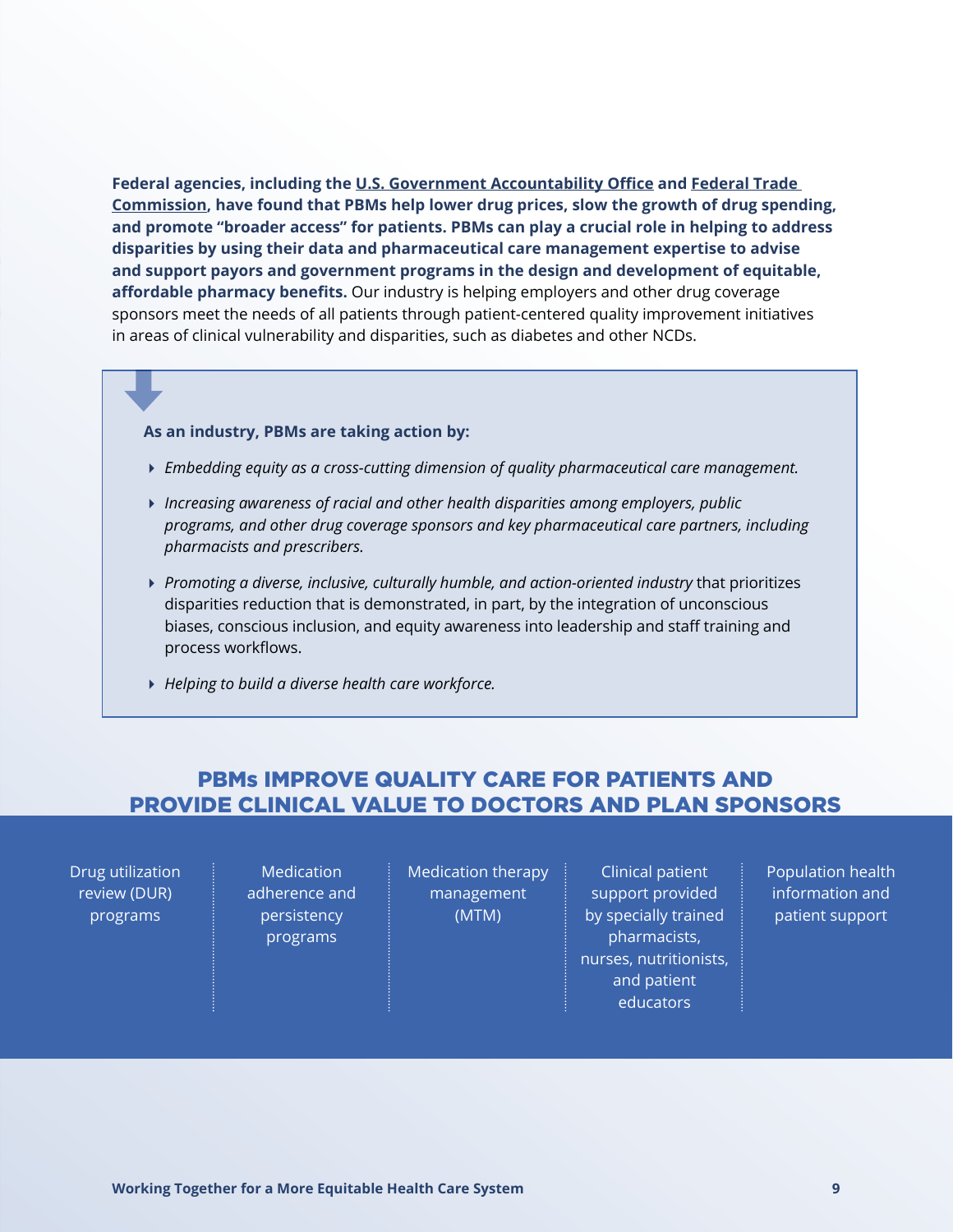**More health care isn't always the right care, let alone affordable, high quality, or even equitable care—take for example [medication overload](https://lowninstitute.org/wp-content/uploads/2019/08/medication-overload-lown-web.pdf). That's why our industry supports policies to promote equitable, affordable pharmacy benefit design,** including design that accelerates value-based and patient-focused care, promotes patient engagement and decisionmaking, relies on rigorous evidence of drugs' safety and efficacy in the real world, and innovates to align health care payment with disparities reduction and other public health goals.

#### **Our industry supports policies to:**

- *Remove remaining barriers to the uptake of innovative payment and incentive structures* that improve the patient experience and promote affordable access to high-quality, value-based pharmaceutical care.
- *Support the availability and use of real-world evidence in coverage decisions and utilization management.*
- *Promote cost-effective care and the ability of consumers to make informed therapy decisions,*  including by:
	- *Ensuring smooth implementation of real-time benefit tools (RTBTs) in Part D;*
	- *Empowering prescribers to inform patients of cost-effective, therapeutically- equivalent medications* by extending RTBT solutions to state Medicaid programs, state Children's Health Insurance Programs, and the Marketplace;
	- *Providing easy-to-use information on in-network high-quality pharmacies;* and
	- *Promoting care settings that are community-based, more affordable, and more easily accessible than other settings, like a patient's home or their doctor's office instead of a hospital.*
- *Encourage full adoption of electronic prescribing, electronic prior authorization, RTBTs, and similar tools that help promote meaningful transparency.* These tools also meet providers where they are, including through simplified utilization management and exception request processes. When PBMs and prescribers work together, the result is streamlined medication access and timely therapy initiation.
- *Support mechanisms for testing innovative payment models with aligned financial incentives to promote investment in public health and social determinants of health interventions.* For example, the Centers for Medicare & Medicaid Services may consider maintaining and expanding flexibilities related to benefit design and care delivery across markets that improve chronic care management and address social determinants of health no matter how individuals access their drug coverage.
- *Sustain public-private partnerships and private-sector convening of health care stakeholders to update consensus-based tools, practices, and processes,* including the Academy of Managed Care Pharmacy Format for Formulary Submissions ("AMCP dossier") to incorporate health disparities efforts. For example, the AMCP dossier should account for information about the effects of a new drug on health disparities.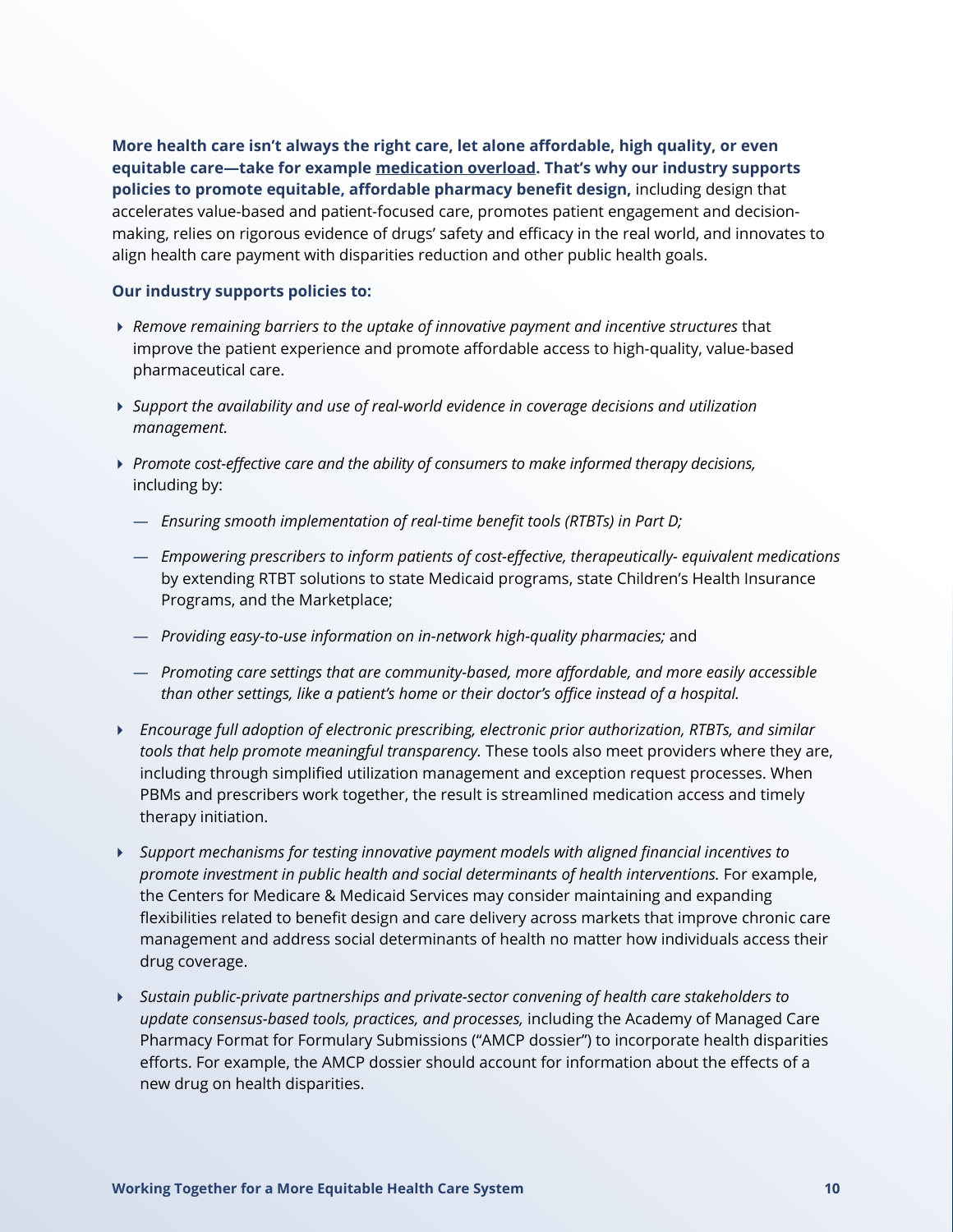# **CREATE A CULTURE OF EQUITY AND PERSON-CENTERED CARE**

**The quality, affordability, and accessibility of pharmaceutical care should not differ because of an individual's personal circumstance, nor should their health care.** We commit to sustained industry action on diversity, equity, and inclusion (DE&I) within our own workplaces; in partnership with stakeholders across our shared health care system; and in collaboration on behalf of patients with drug coverage sponsors, health care prescribers, and pharmacists.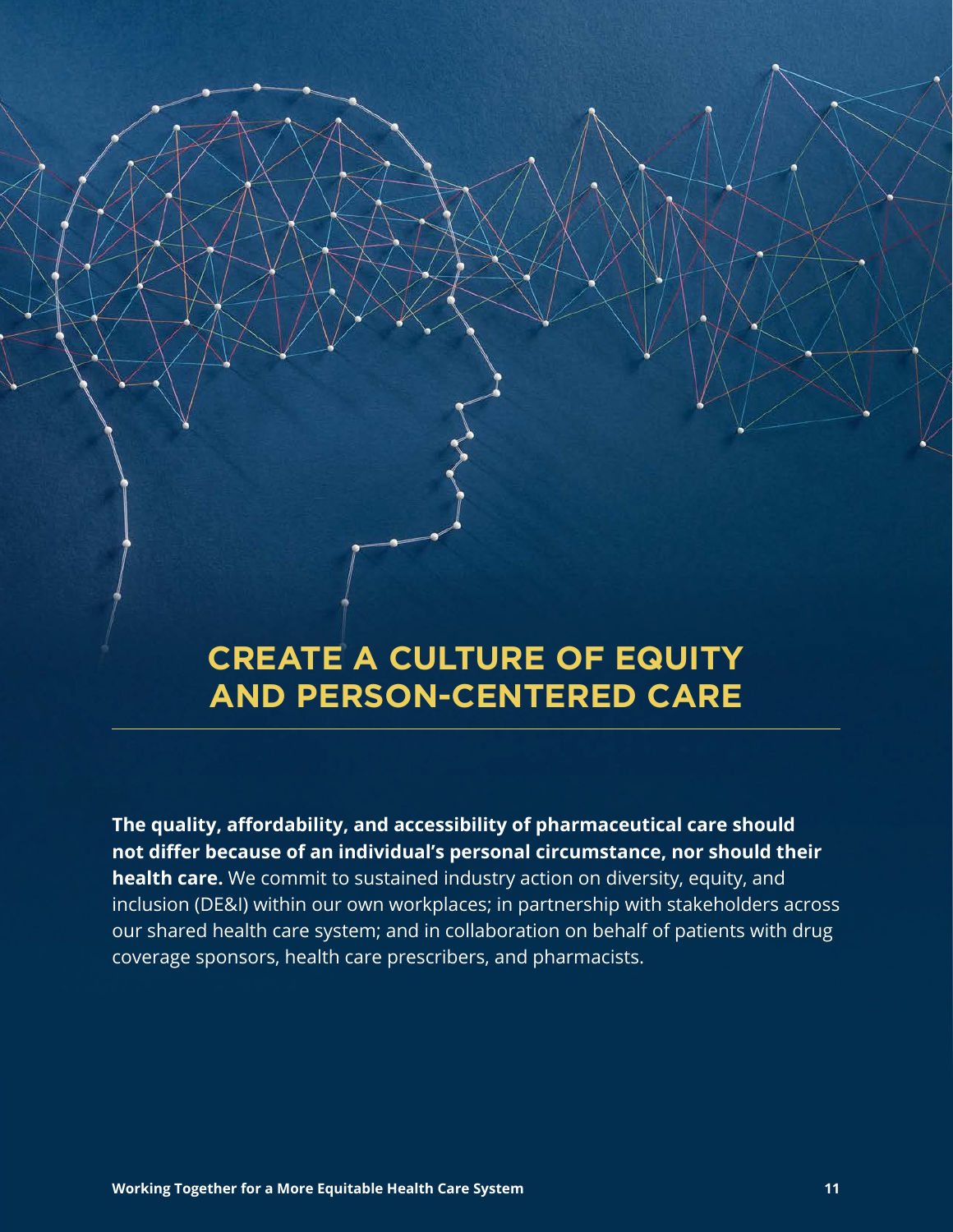#### **As an industry, PBMs are taking action by:**

- *Making a sustained commitment to DE&I within our own workplaces* and in support of the efforts of our clients—including the leadership of employers, labor unions, and other drug coverage sponsors.
- *Partnering with community organizations and other stakeholders to advance culturally appropriate systems of care that reduce racial and other health disparities,* including those associated with gender identity, sexual orientation, and disability; foster community health literacy; and simplify patients' health care journeys, including tools explaining their benefits and helping them to make well-informed health care decisions.
- *Promoting pharmacist and prescriber education on health equity, disparities, personcentered care, and cultural humility,* including through partnerships with prescribers and pharmacists to share promising practices for improving medication therapy initiation and persistence, screen for social and systemic risk factors, and connect patients to available resources and support. We believe sharing promising practices and real-world interventions are essential for growing the impact of small-scale efforts and making a difference for patients.

#### **Our industry supports policies to create a culture of equitable, person-centered health care, including policies that:**

- *Promote culturally competent care.* Increase education on, and awareness of, racial and other health care disparities, including by requiring unconscious biases and conscious inclusion training of health care professionals at all levels.
- *Support industry initiatives to develop and use unconscious-biases awareness and conscious-inclusion training for all health care stakeholders.*
- *Incentivize and remove barriers to the widespread adoption of patient- and family-centered care,* which includes care coordination, supportive self-management, navigation of systems of care, and respect for personal preferences and lived experiences.
- *Update language access rights* through improvements that clearly define and support "plainlanguage," readability, and accessibility, including for patients with disabilities.
- **Promote a diverse and inclusive health care workforce by fostering DE&I dialogue throughout** *the health care ecosystem*—from clinicians to accountants, member support professionals to pharmacists—so that patients have access to the providers, support, and service professionals that meet their needs and preferences.
- *Eliminate racialized and harmful language from the health care lexicon.* For example, instead of "grandfathered plans," refer in statute, regulation, and guidance to health plans pre-dating the Affordable Care Act as "plans that preceded enactment of the ACA."
- *Work with policymakers to integrate evidence-based solutions and address existing public policies and regulation, when identified,* that pose barriers to mitigating health disparities.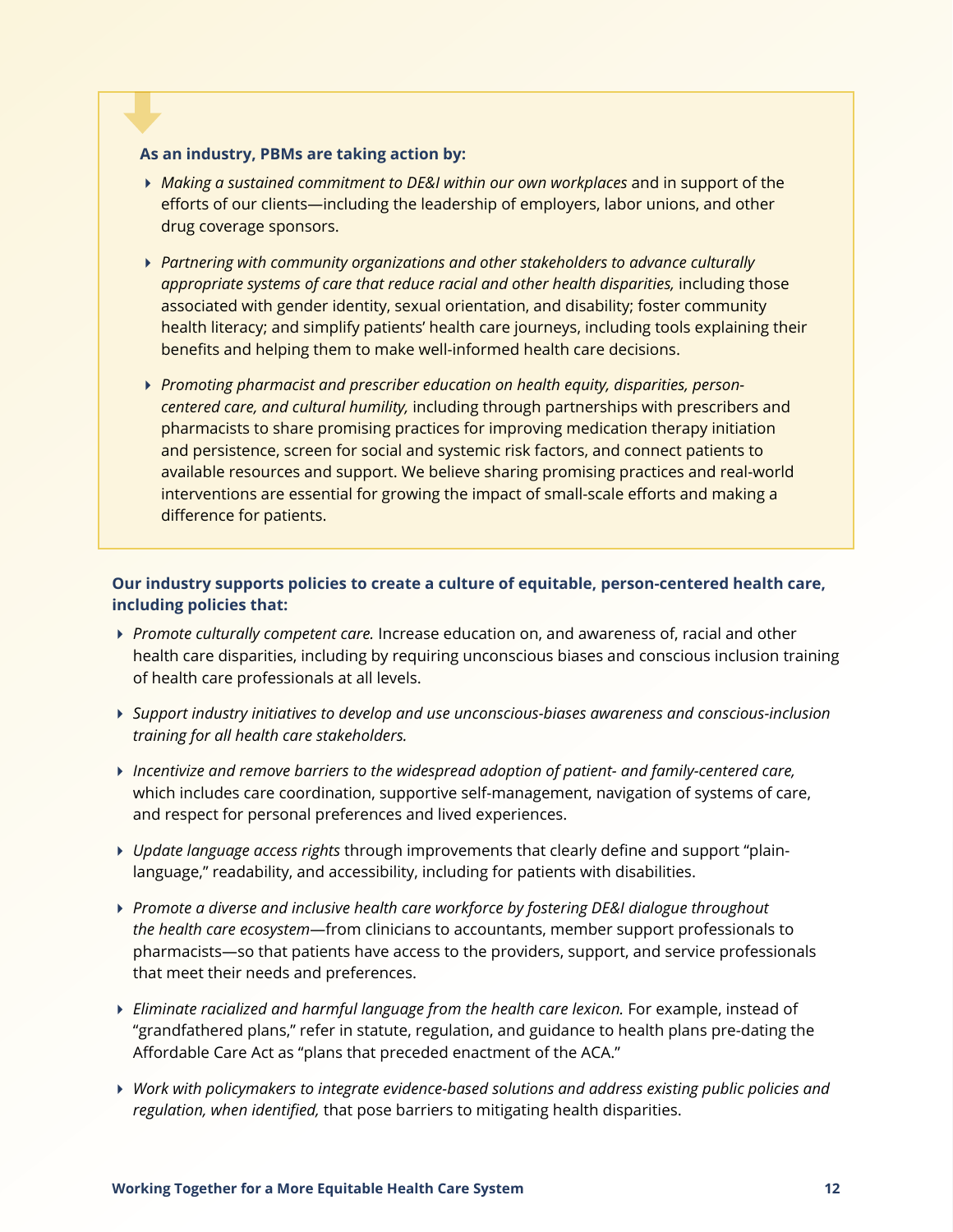

# **INVEST IN MEANINGFUL DATA, EVIDENCE, AND MEASUREMENT**

**Without accurate and up-to-date data, it is difficult to identify the individual factors that are driving health disparities in our country and how best to address them.** For example, sometimes health plan sponsors and insurers have information on a primary enrollee's race, ethnicity, and language (R/E/L), but not for that enrollee's dependents whose health care needs and experiences could be vastly different. Health care data collection, access, and what it can be used for also may be siloed pursuant to federal and state privacy and confidentiality requirements or because of federal health care program rules. Even where there is strong trust between a patient and the health care system, and meaningful data has been collected for that patient, our system may lack both the evidenceinformed intervention and tools to measure progress.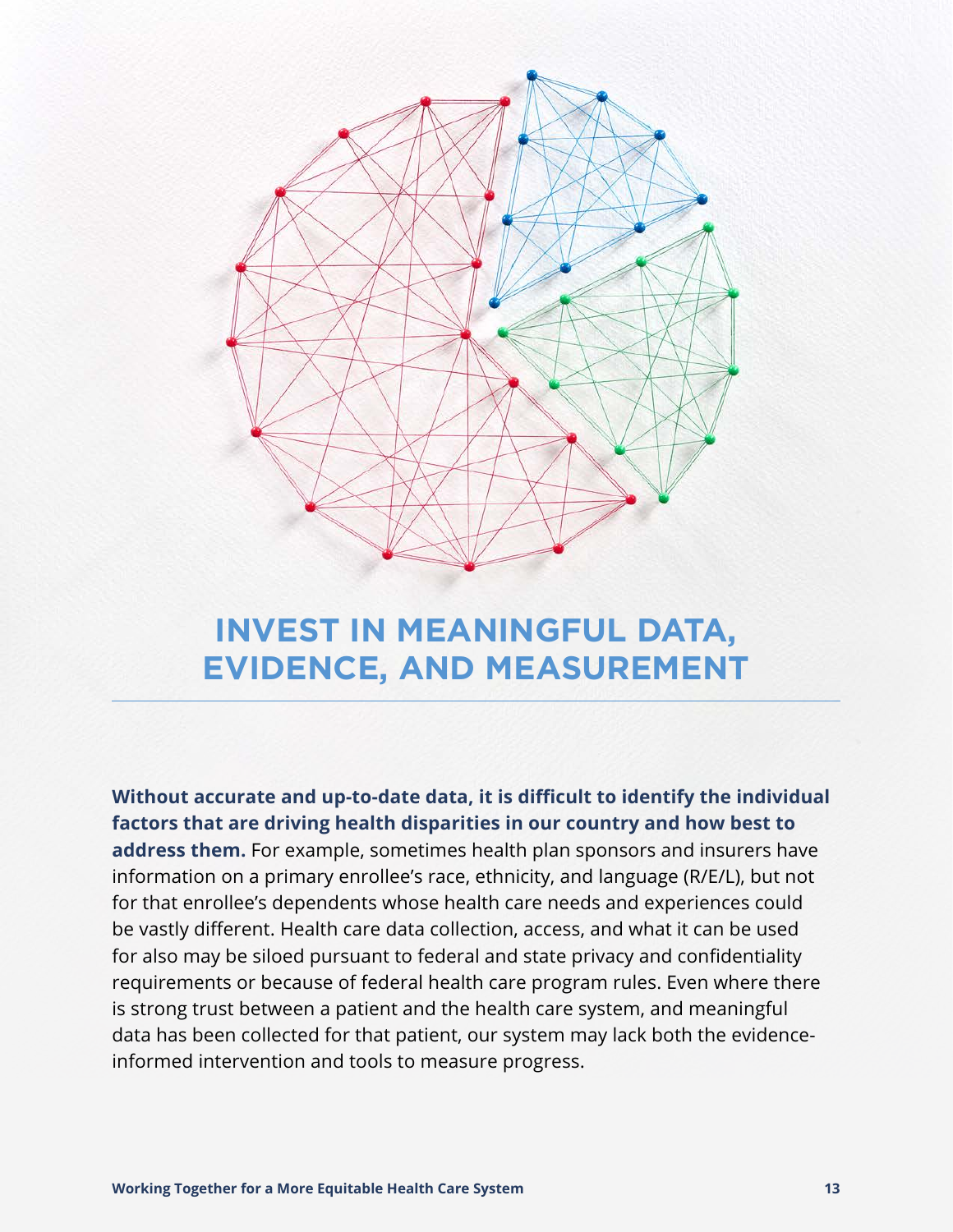**PBMs are actively investing in and advancing new ways to use available data and other indicators of potential disparities to advance equitable, patient-centered care. There is more work to be done.** We commit to sustained industry action in partnership with government and other private stakeholders to deepen investment in and use of meaningful data and evidence.

#### **Our industry is taking action by:**

- *Investing and using access, utilization, and outcomes data to improve person-centered pharmaceutical care management along commonly understood areas of disparities prevalence,* including for Black, Brown, indigenous, and other communities of color; individuals living with disabilities; members of the LGBT community, including nonbinary persons; and other individuals facing disproportionate health risks, disparities in access to care, and inequitable care.
- *Analyzing pharmacy claims to identify prescribing patterns that may indicate disparities and inequities in care,* including the prescribing of clinically-appropriate care and access to care. For example, partnering with patients and their prescribers to identify care settings that are community-based, more affordable, and more easily accessible than others, like a patient's home or their doctor's office instead of a hospital.
- *Sharing and regularly discussing disparities data with drug coverage sponsors and pharmacy care partners,* including employers, labor unions, retirement systems, state and federal health care programs, and other health plan sponsors, as well as prescribers, supportive health care providers, and community pharmacists.
- *Collaborating with quality organizations, accrediting entities, government bodies, and other health care stakeholders to identify key performance indicators measuring progress* toward the elimination of health disparities and the impact of implicit and structural biases and other causes of health inequity. These collaborations must prioritize the inclusion of measures of disparities reduction in performance measurement, including value-based arrangements (VBAs); identification and support of evidence generation efforts; and development of clinical guidance where gaps exist.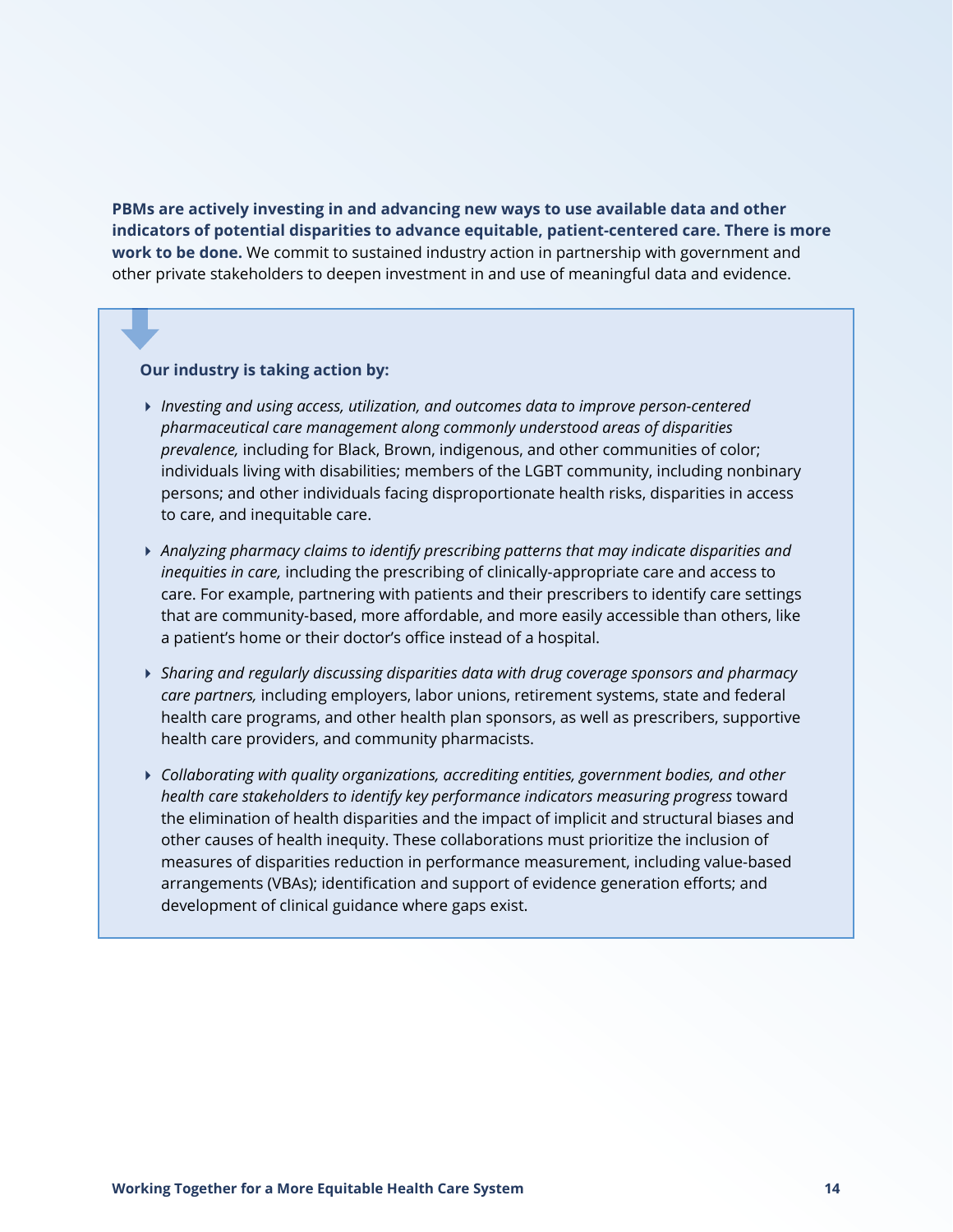**PBMs leverage data and technology to promote the most clinically appropriate, evidence-based pharmaceutical care, while simultaneously supporting quality and health outcomes improvement, including by:**



#### **IMPROVING ADHERENCE**

PBMs and payers utilize programs that integrate patient-specific medical, pharmacy, and lab data to identify patients at highest risk for non-adherence. Teams harness this data to provide at-risk patients with highly personalized interventions to increase medication adherence and achieve improved clinical outcomes.

### **OPTIMIZING DOSES**

PBMs leverage the clinical expertise of specialty pharmacists and data-driven utilization management programs to ensure that patients take the optimal doses of their medications.

### **IMPROVING PATIENT CARE**

PBMs employ sophisticated data collection systems to generate evidence-informed clinical insights that facilitate supportive pharmaceutical care and demonstrate how clinical services and programs improve quality and outcomes, while lowering overall health care expenses.

**Our industry supports policies to improve data collection among communities affected by disparities and racism, use of equity-informed measures and protocols, and efforts to improve available evidence about what works, including policies that:**

- *Facilitate clear understanding of patient privacy, confidentiality, and terms of use for collected and reported data relating to disparities,* including safeguards to build and sustain necessary trust in health care organizations to promote patient data sharing with trusted health care partners.
- *Improve health disparities data collection, quality measurement, and risk assessment, including* through the cross-industry development of national data collection standards, consensus-based quality measures of equity, and risk assessment protocols to capture disparities and further health equity efforts, including for R/E/L data and other indicators of potential disparities (e.g., disability status, gender, sexual orientation).
- *Encourage use of standardized data, measures, and protocols to promote and streamline patient collaborative care initiatives* between health plan sponsors, PBMs, health systems, health care providers and prescribers, and other essential care partners.
- *Address gaps in clinical evidence data* through more inclusive design of pharmaceutical clinical trials, reduce barriers to clinical trial access, and enhance the reporting of trials' subpopulation results.